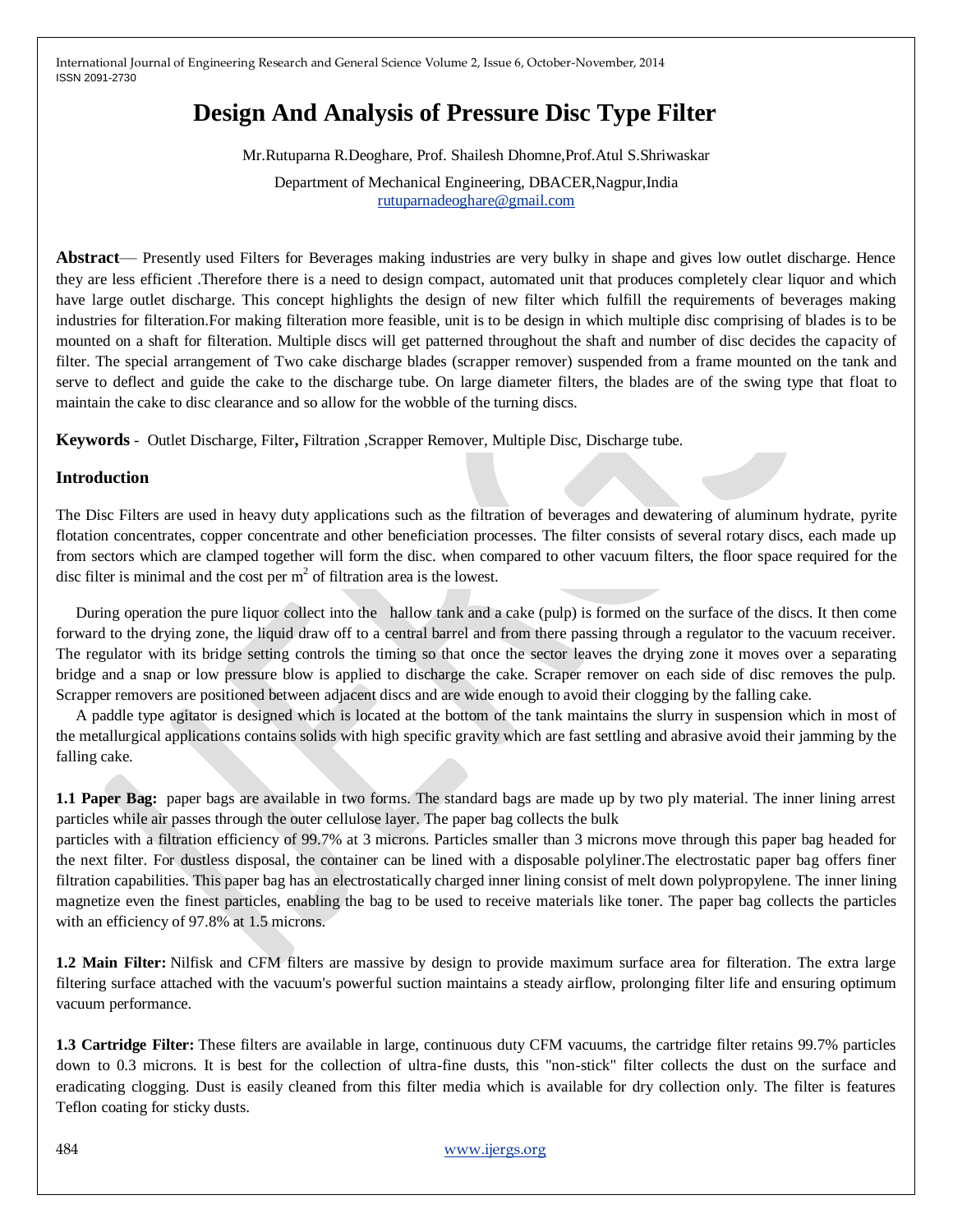## **2. Literature Reviews**

The following journal papers helps in understanding the topic clearly and to frame a strategy for solving the given problem. The following are the terminologies referred from journal papers.

To produce good-quality clarified juice, the enzyme liquefaction treatment carried out before membrane filtration has the advantage of not only lowering the juice viscosity but also of reducing the SS content. Insoluble solids can then be re-concentrated by microfiltration until the concentration is the same as the original juice. The clarified juice can thus be extracted without lowering the retentate's economic value. This methodology, if it were applied in a plant producing pulpy juice, would not generate waste or byproducts and would diversify the range of products being offered. The costs of producing clarified juice would also be highly competitive, compared with other established processes and would have a higher production yield. For tropical fruit juice industries, it represents a real alternative method to diversify production and increase market share. This methodology also allows fully continuous processing that can be easily integrated into the normal processing line and can also be automated. Indeed, in the trials, permeate flows seem to remain almost constant, not showing the classical decrease observed during microfiltration done in concentration mode.[1]

Flavored coffee Filters which can be impregnated with an essential oil and placed inside a conventional coffee maker to which coffee is then added to the filter. The filter permits the brewing water to filter through the coffee and the filter without obstruction while imparting the desired flavor of the essential oil to the brewing water. [3]

Hollow fiber ultrafiltration was successfully applied to obain a clear,amber-colored pear juice.the flux reached a maximum at an average pressure of 157 kpa with an average feed stream velocity of 0.15 m/sec at 50 degree temp.High flux obtained at high temp.within temperature limitation of the membrane.[4]

A method of filtering beverages and other liquids. To avoid the considerable ecoproblems encountered with the filter aids of known procedures, which must be thrown away, the filtering active structure of the inventive filter aids is maintained so that they may be reused as often as required. A mixture of filter aids of varying morphological and physical components is used, and constitutes a minimum of two components, namely one component of specifically heavy, chemically stable metal and/or metal oxide and/or carbon particles of fibrous and/or granular structure, and a further component, for building up the filter cake and increasing its volume, of synthetic and/or cellulose fibers having a fiber length of 1 to 5000 um and a fiber thickness of 0.5 to 100 pm. To increase the filtering efficiency of the filter cake of the aforementioned components, a further component may be added that comprises fibrillated or fanned out synthetic and/or cellulose fibers, preferably having a fiber length of 500 to 5000 um and a fiber thickness of 0.5 to 20 pm. The components are intensively mixed to form a homogeneous mixture, and are dosed to the liquid that is to be filtered. [7]

 Kiwifruit is nutritionally rich fruit with high ascorbic acid content (193mg/100g) but the extraction of its juice is difficult due to slimy pulp.To overcome this problem a combination of enzymes + amylase + mash enzyme were used and thus, facilitating the extraction of juice. Though kiwifruit juice extraction is difficult, it can be extracted by pressing through hydraulic press. Yield is substantially increased by enzymes combinations treatment to pulp before pressing and extracted juice can be clarified to reduce total phenols (may be responsible for astringency) by passing the juice through filter press.[5]

The production of guava juice fortified with soluble dietary fiber as pectin extracted from guava cake (peel, pulp, seeds) was conducted. The waste guava cake from juice processing plant was used for pectin extraction using sodium hexametaphosphate method followed by pectin precipitation using acidified ethanol method. A yield of 30.50±0.34% crude pectin was achieved.[6]

## **3. Existing Filtration System**

A compact Band Type filter "Figure.1" Majorly work with the use of filter paper bundle which can't be reuse. It gives very low output discharge i.e.upto13500 litre/ Day. The space required for the complete filtration system is more i.e.8 x 8 x 7 (M). Due to low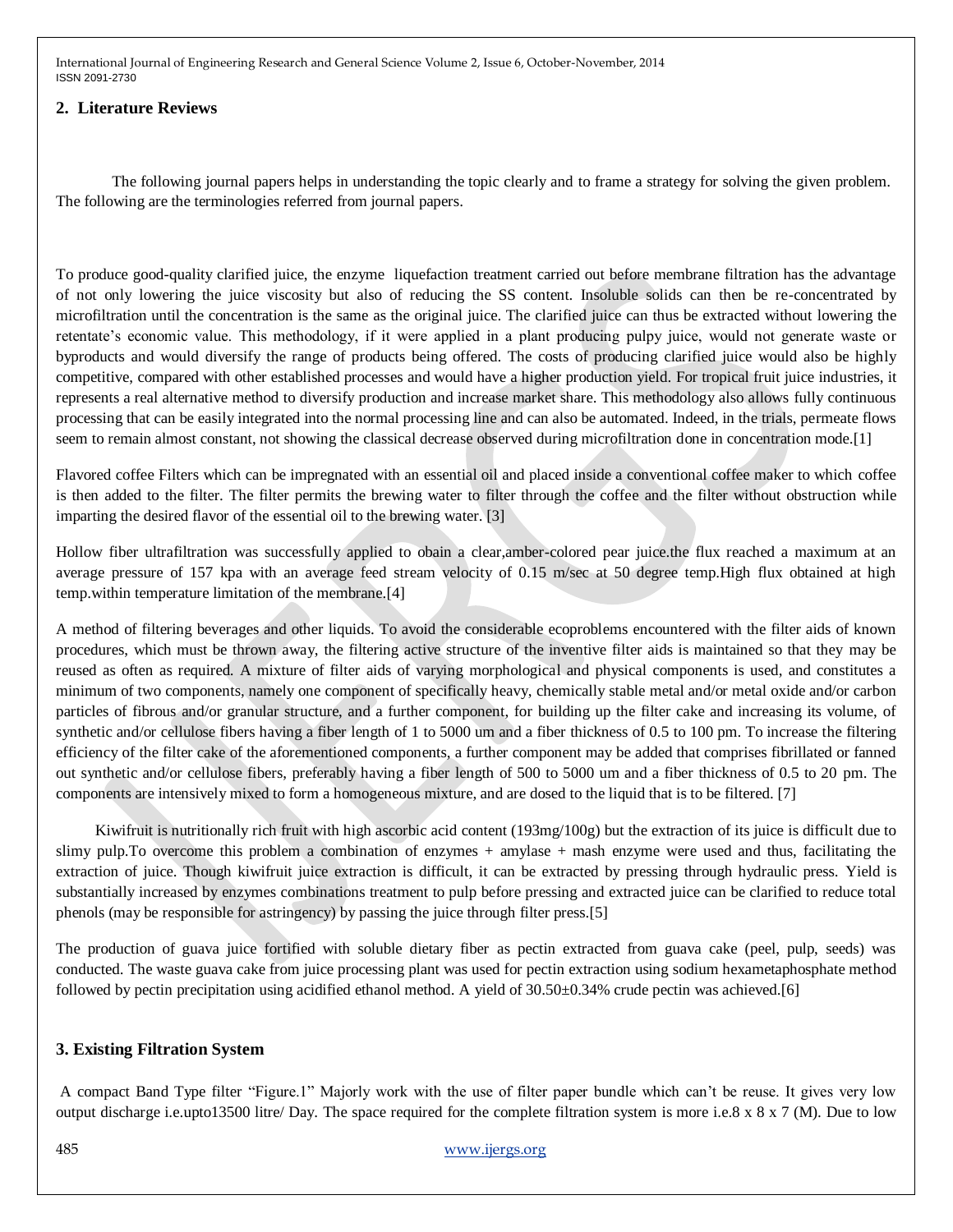output discharge the production rate is low. The pulp generated after the filtration process needs to be removed manually which is time consuming.



*Figureure.1 Compact Band Type Filter*

## **4.Objectives**

- Design of an automated filter system which gives high Outlet Discharge.
- Design of scrap remover for removing pulp.
- To improve the production rate i.e.upto 100 LPM
- To reduce floor space area.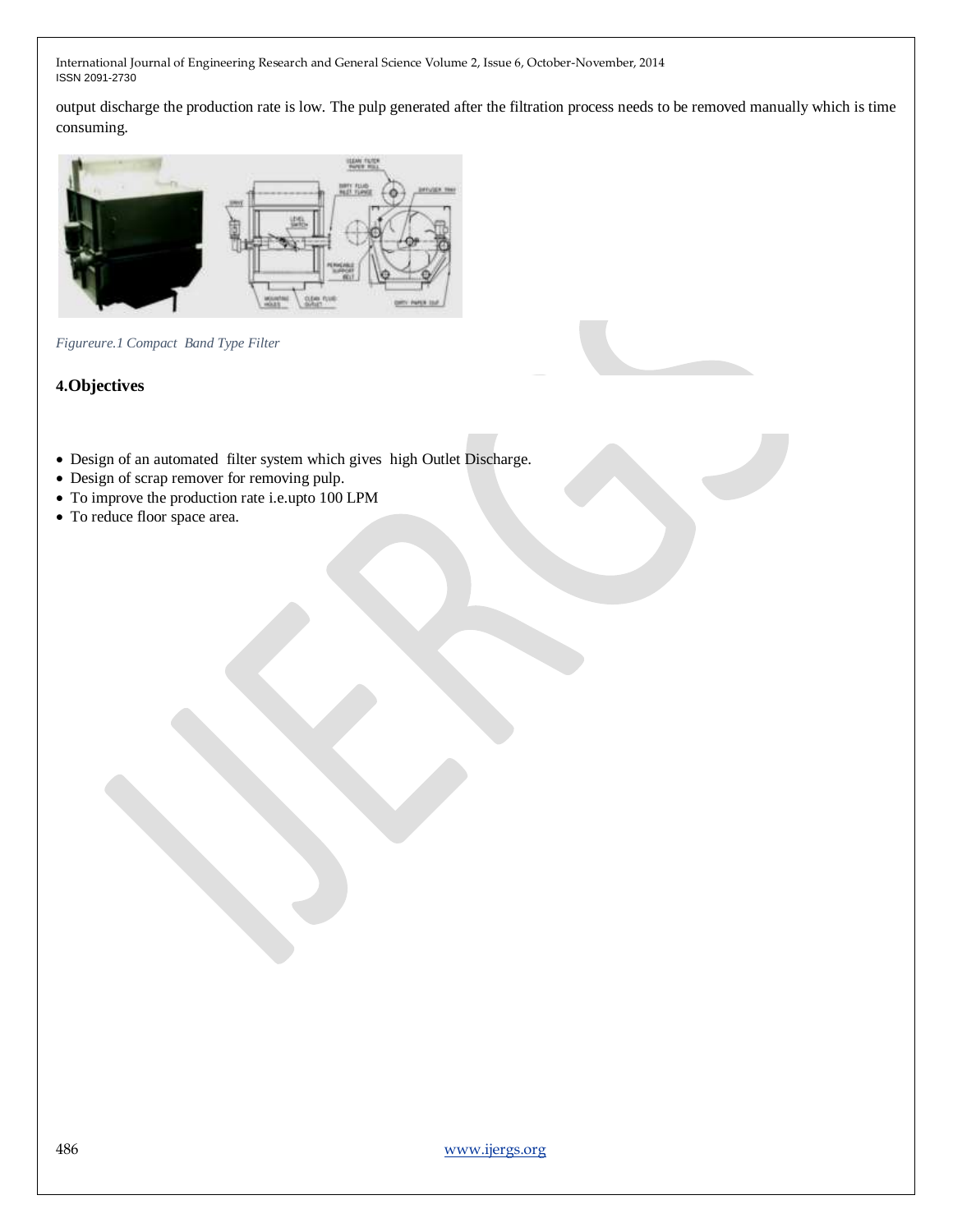# **5.Proposed Design**





The filter consists of the following subassemblies

Discs and sectors which may be made in injection molded polypropylene, metal or special redwood/ sheet metal.

 A center barrel supported by the main bearings and consisting of piped or trapezoidal filtrate passages. The sectors are attached to the barrel through "o" ring sealed connections in a number equal to the number of disc sectors.

An agitator with paddles that are positioned between the discs and far enough not to interfere with the forming cake.

 A tank which, on its discharge side, has separated slurry compartments for the discs and discharge chutes for the blown-off cake. When the solids are of an abrasive nature it is advisable to line the bottom portion of the tank that cradles the agitator with rubber.

 Two cake discharge blades on both sides of each disc are suspended from a frame mounted on the tank and serve to deflect and guide the cake to the discharge chutes. On large diameter filters the blades are of the swing type that float to maintain the cake to disc clearance and so allow for the wobble of the turning discs.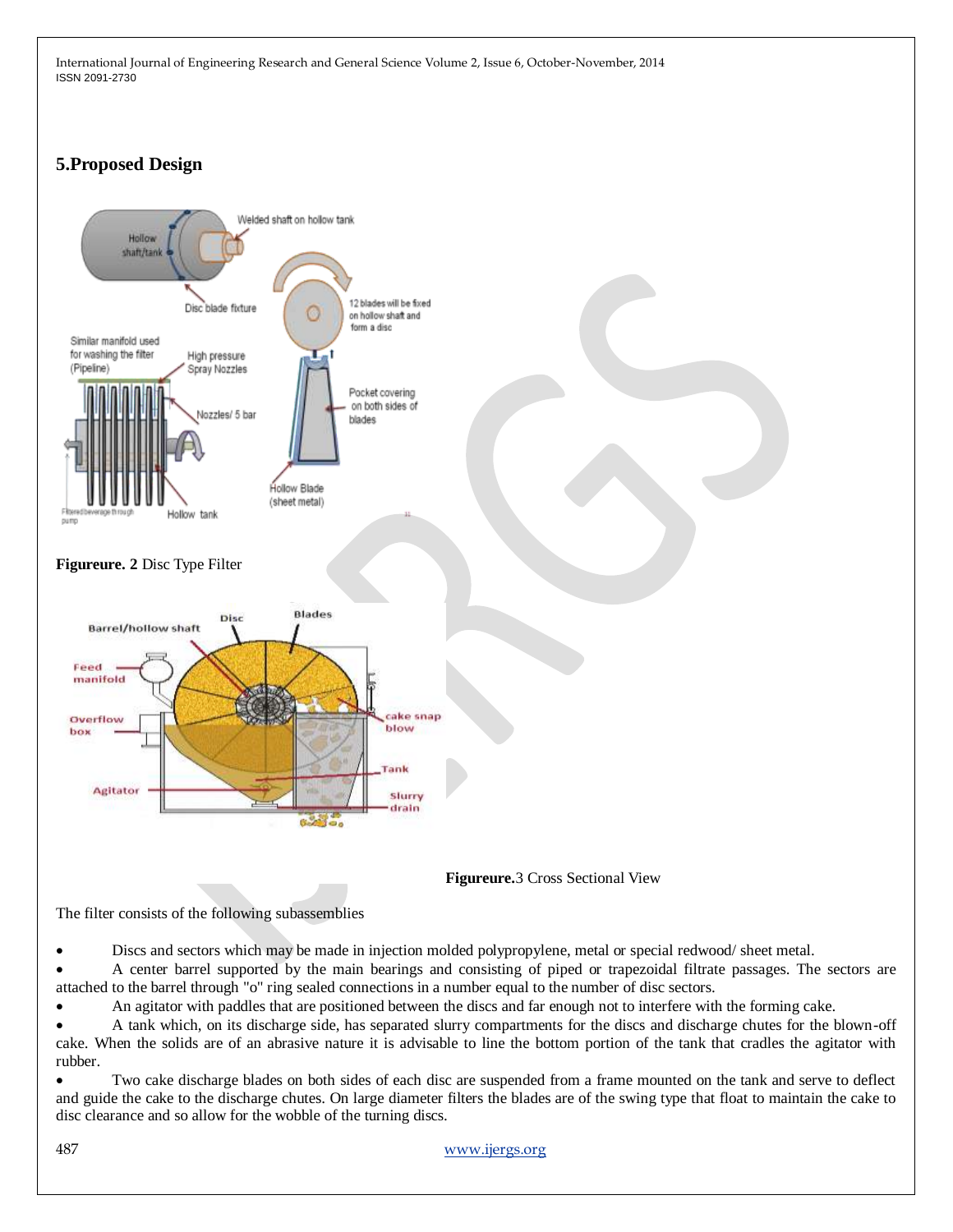An overflow trough that spans across the entire tank length and ensures full submergence of the sectors in the cake formation zone since an exposed sector in the 6 o'clock position will cause immediate loss of vacuum.

## **6. Material Selection**

## **6.1 Shaft and Blade**

SS-310 (Stainless steel)

## CHEMICAL COMPOSITION

Carbon  $-0.25\%$  max Chromium - 24-26% Iron - Balanced Manganese - 2% max Nickel - 19-22% Phosphorus - 0.45% max Silicon - 1.5% max Sulphur - 0.3% max

## **6.2 Filter cloth**

Polypropylene  $(E= 1.5 - 2 \text{ GPa} \text{ and } \text{Sut} = 28 - 36 \text{ MPa})$ 

[1] Light in weight.

[2] High strength.

[3] High resistance to most acids and alkalis.

[4] Heat resistance is about  $190^{\circ}$  F.

## **7. Design Calculation**

 $M =$  mass of cylinder (m1) + mass of pulp (m2) + mass of fluid in cylinder (m3) + mass of Disc (m4).

```
Ri = inner radius of cylinder.
m1 = 980 kg.
```

```
(i) (Previous Cylinder Volume =400 litres. For volume > 1000 litres 
By trial and error method: \text{Ri} = 0.4 \text{ m} \& \text{L} = 2.480 \text{ m})
```
(ii) Mass of fluid(m2): Since operating fluid (mixture of fruit & fruit pulp ) with pulp of 200 gm per liter.

Mass of pulp on the cylinder  $m2 = 1250 \times 0.2 \text{ kg} = 250 \text{ kg}$ 

```
(iii) Mass of fluid in cylinder 
    m3 = volume x density
        = 1.250 x 1150 = 1437.5 kg.
```

```
(iv) Mass of disc 
    m4 = 1.9 x 12 \times 12 = 273.6 kg
```

```
Hence,
M = m1 + m2 + m3 + m4 = 980 + 250 + 1437.5 + 273.6M = 2941.1 kg
```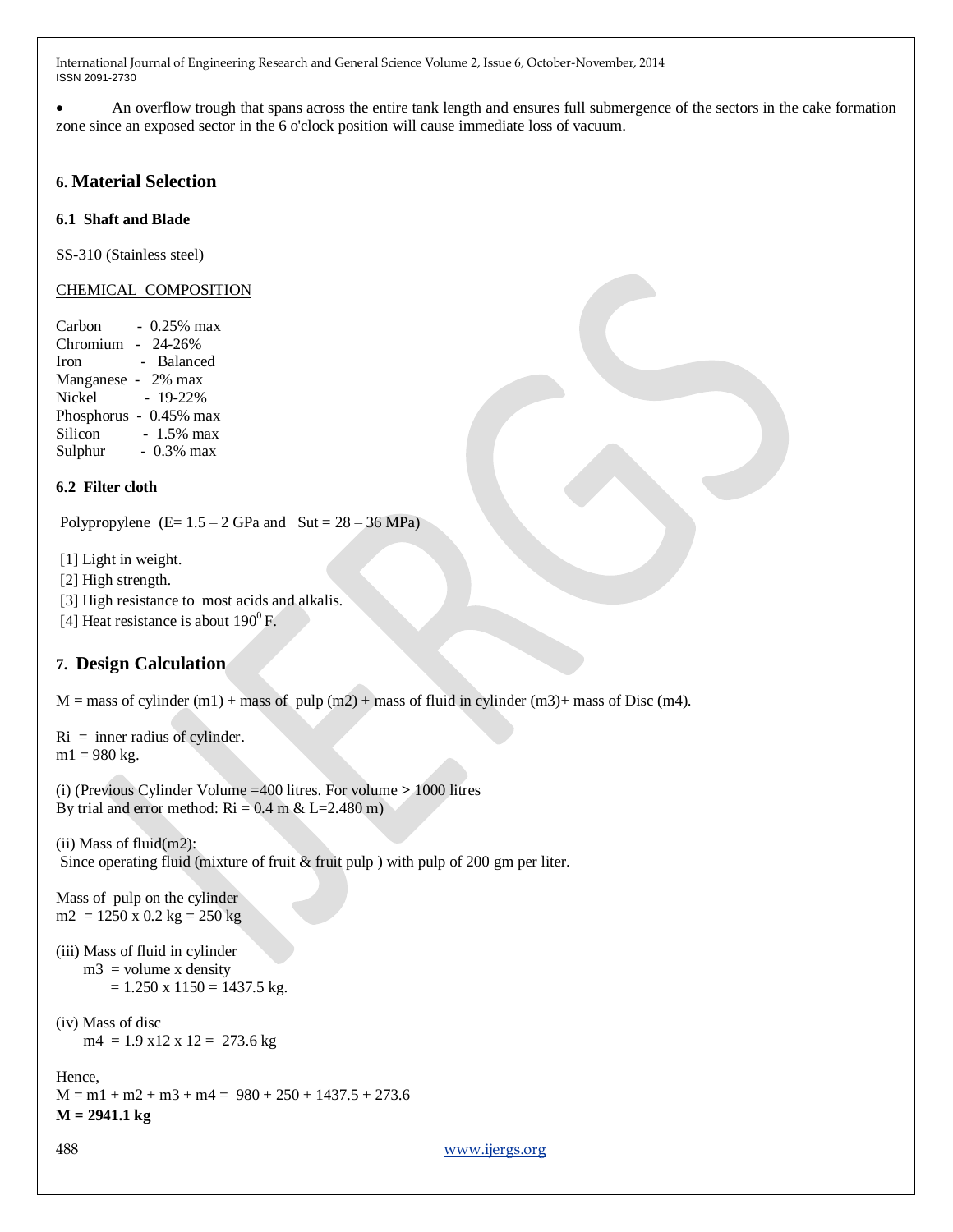**Volume of cylinder (V=**  $\pi$ **Ri**<sup>2</sup>**L**) = 1.25 m<sup>3</sup> = 1250 lit.

## **7.1 Loading conditions on central hollow tank :**

ID : 800mm Length: 2480 mm

Mass inside the cylinder  $M =$  density x volume Density of liquid used :  $1150 \text{ kg/m}^3$  $M = 1150 \times 1.25$  $M = 1437.5$  Kg Since tank will filled partially (50%),before going above 50% transfer pump get activates. Therefore mass to be considered  $1437.5/2 = 718.7$  Kg

```
* Mass is the load inside the tank 
Force = mass x g = 718.7 kg x 9.81 m/s<sup>2</sup>
                   =7050.9 kgm/s<sup>2</sup>
                   = 7050.9 N
```
\* Area of cylindrical surface Area (A) =  $\pi$  \* Do \* Length of cylinder  $A = 3.14*0.84*2.480=6.54 m<sup>2</sup>$ 

```
* Pressure = F / A
```

```
= 7050.9 / 6.54 = 1078.12 N/m2 or Pa.
```
Internal Pressure is also stresses which developed due to liquid inside the tank (Circumferential Stresses)

## **7.2 Rotating effect on hollow tank**



The above diagrams shows the dependence of torque on the angle θ. Maximum torque will occur when the component of **F** at right angles to **r** is maximum, i.e. when  $\theta = 90^\circ$ .

The central figureure shows the tangential component of **F**, which is nothing but the F sin θ. The equation  $\tau = r$  **F** sin  $\theta$ . It can be taken to mean in two different ways, as shown in these diagrams:

```
\tau = r (F sin \theta) or \tau = F (r sin \theta).
```
We can think of it as r times the tangential component of  $\bf{F}$  (left sketch and equation) or as F times the shortest distance (r sin  $\theta$ ) between the axis and the line along which  $\mathbf{F}$  acts (right sketch and equation).

Total weight :  $M = m1 + m2 + m3 + m4$  $= 980 + 250 + 1437.5 + 273.6 = 2941.1$  kg

Total load of rotating components:  $2941.1$   $x9.81$  = 28852 N.  $r = 879$  mm = 0.879 M(value taken from blade geometry)

initial torque: 0;  $\theta = 0$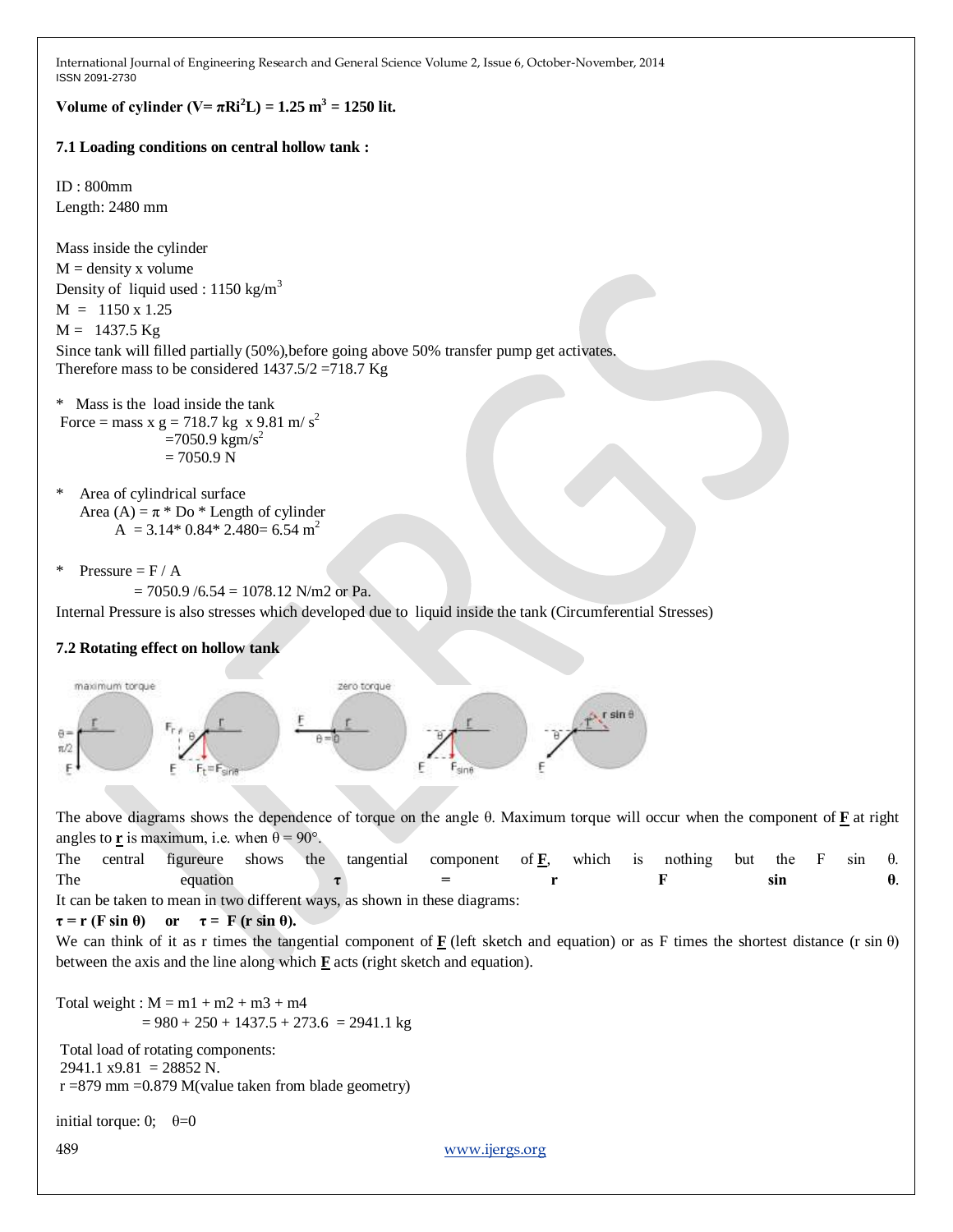```
* Torque (T ); when ; \theta = 45^\circFt = F\sin\theta = 28852 x sin 45
Ft = 20401.4 NTorque (T) = Ft x r
T=17932.83 Nm
* Torque (T ); when ; \theta = P/2Ft = F \sin\theta = 28852 x sin P/2
= 28852 NT = Ft x rT= 25360 Nm
```
## **7.3 Stress Calculations:**

For cylinder shaft material: SS 310 Yield tensile strength (бyt) = 292 Mpa; Yield shear strength (бys) = 146 Mpa. Selecting factor of safety  $= 4$  (1.25 to 4 for ductile material) σs permissible = 146/4 = 36.4 Mpa.

 $\mathbf{U} = \mathbf{T} \mathbf{r} / \mathbf{J}$  $T_{max} = \tau_{max} J/R$ Where,

 $T_{\text{max}}$  = maximum twisting moment (Nm)  $\tau_{\text{max}} =$  maximum shear stress (Mpa,psi)  $R =$  radius of shaft (m)

 $J =$  Polar moment of inertia  $(m<sup>4</sup>)$ 

Polar moment of inertia of a circular hollow shaft can be expressed as :  $J = \pi (Do^4 - Di^4)/32$ *where Di = shaft inside diameter.(m)*

 $T_{\text{max}} = (\pi / 16) \tau_{\text{max}} \text{Do}^3 (1 - \text{K}^4)$ Where,  $K=Di/Do <1$ 

#### **τ***max =* **0.00122 Mpa**

 Since, τ*max <* σs permissible. Hence, design is safe.

#### **7.4 Torsional deflection of shaft**

The angular deflection of a torsion shaft can be expressed as  $\theta = L T / (J G)$ *where*, **θ** *= angular shaft deflection (radians) L = length of shaft (m) G = modulus of rigidity (MPa)* 

The angular deflection of a torsion hollow shaft can be expressed as  $\theta = 32 \text{ L T} / (\text{G } \pi \text{ (Do}^4 \text{ - Di}^4))$ Where,  $G = 79$  GPa = 79000 MPa (Modulus of rigidity of steel) We get, Angular deflection  $(0) = 0.003 \times 10^{-3}$  **radians < 0.015 10<sup>-3</sup> <b>radians.**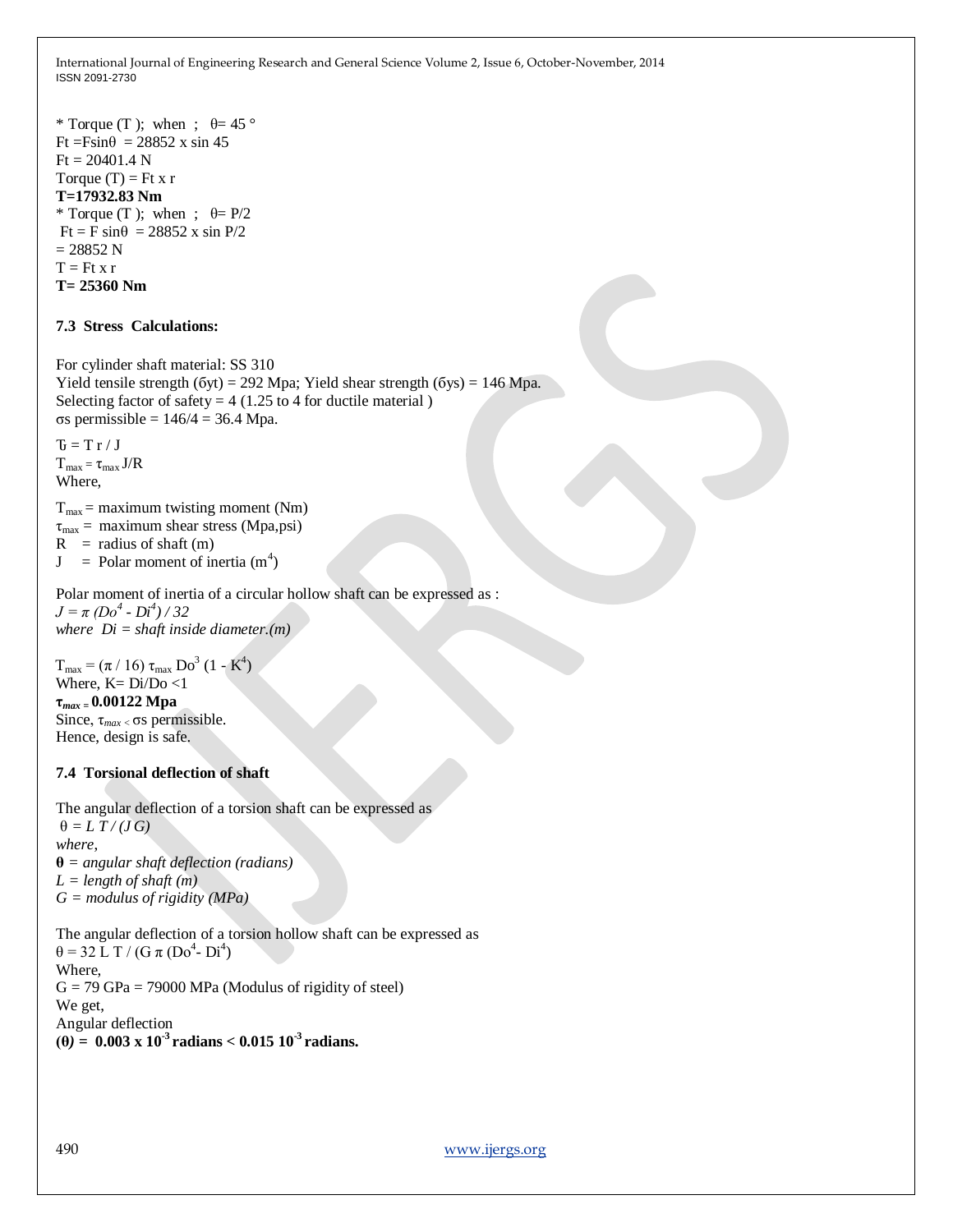# **8. Modeling of Pressure Disc Filter**



**Figure 4.(a)** cut section of cylinder (Hallow Shaft)



**Figure 4.(b)** Cylinder (Hallow Shaft)



**Figure 5 (a)** Blade Fitting



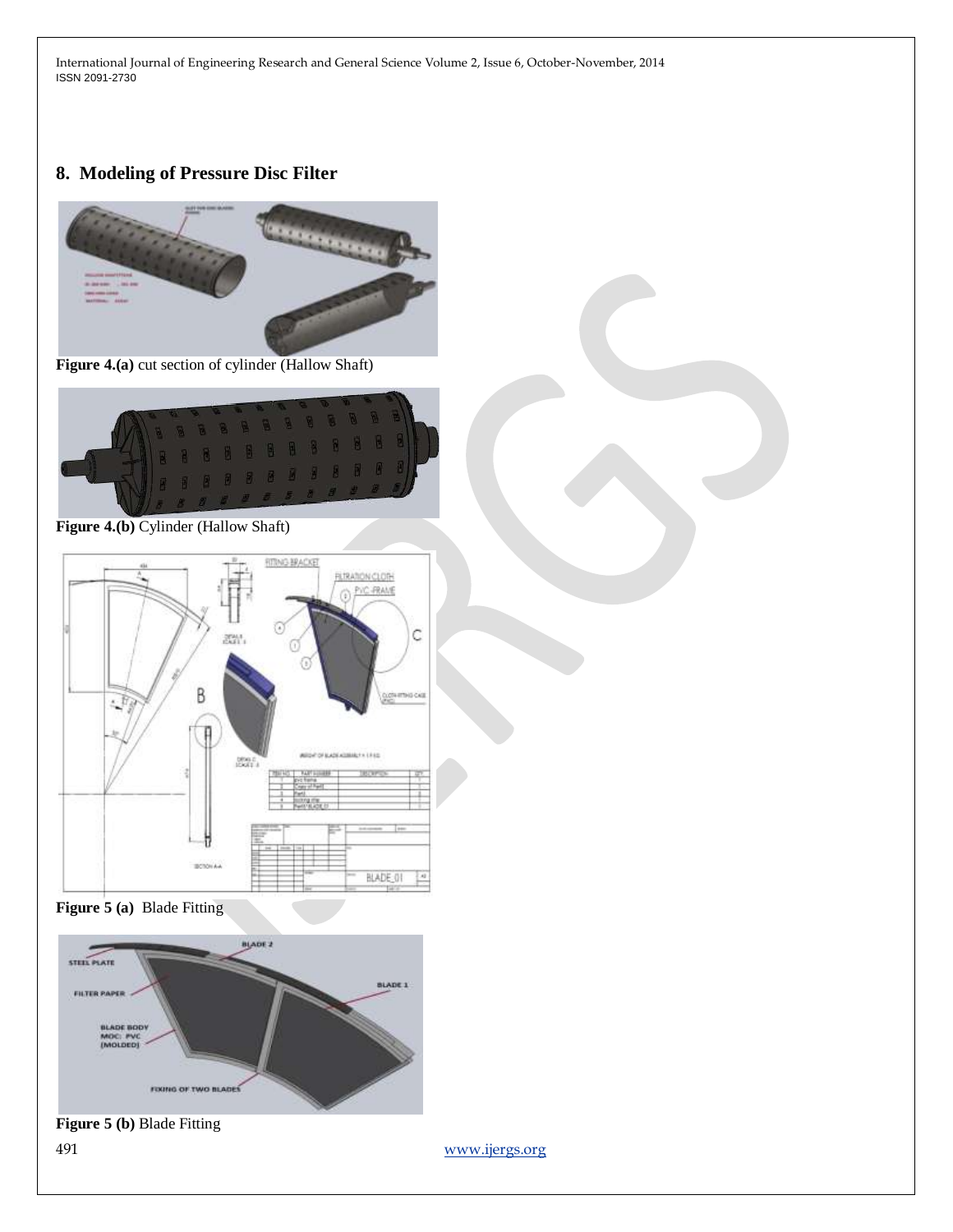

**Figure 6.**Scraper (Cake) Remover



**Figure 7.** Glass Panel



**Figure 7. (a**) Assembly



**Figure.7.(b)** Assembly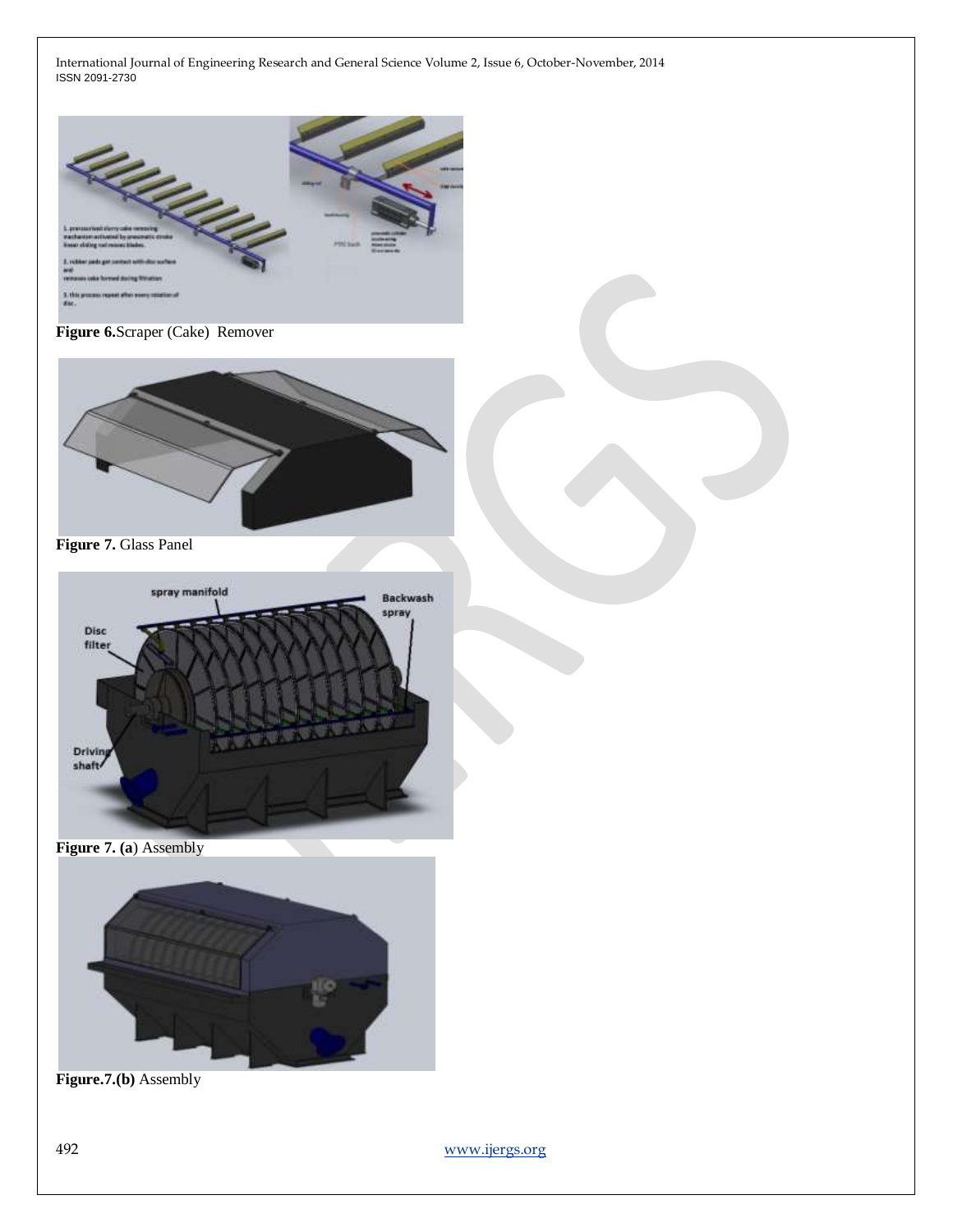# **9. Analysis**



**Figure.8** Meshing







**Figure.10** Deformation